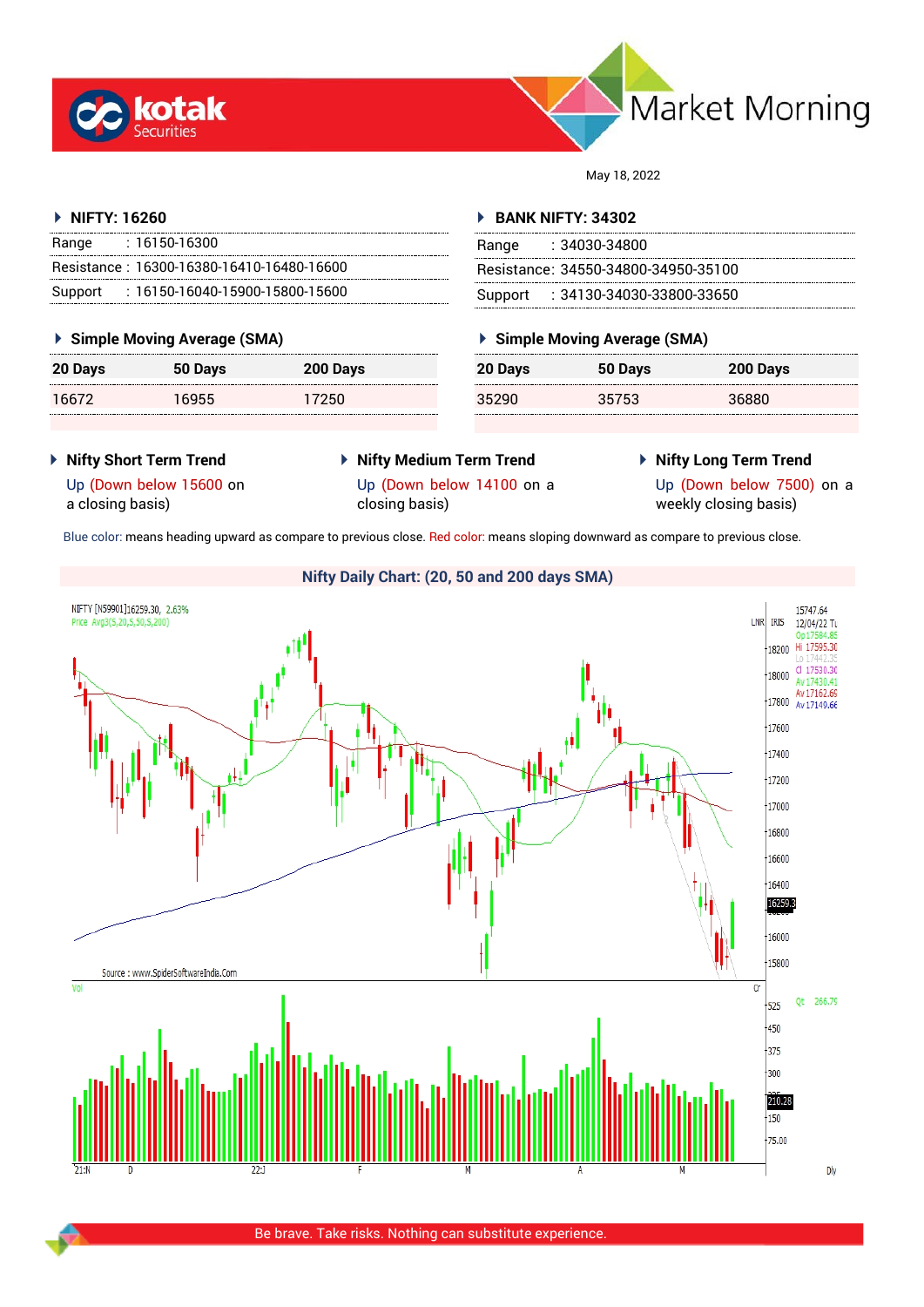## **Market Analysis**

## **Nifty/Sensex Daily View:**

On Tuesday, benchmark indices witnessed a sharp pullback rally, following a promising intraday rally, with Nifty ending up 438 points while Sensex was up 1344 points. Among sectors, all major sectoral indices were trading in the green, but metal indices outperformed and rose over 6 per cent. Technically, the Nifty/Sensex successfully crossed the breakout level of 16000/53500 after a positive start and after the breakout, it accelerated the positive momentum throughout the day. Moreover, on the daily chart, it has formed a long bullish candlestick formation, which is largely positive in the near term.

We believe the short-term market texture is bullish but mildly overbought. 16300 / 54400 would now be the trend decider level for the next few days above which the positive momentum is likely to continue up to 16380- 16450/54600-54800. On the other hand, a quick intraday correction is possible if the index trades below 16150/54000. Below that, it may retest the 16080-16050/54200-54100 levels. For the Nifty Bank, the level of 34400 would be resistance and support would be at 33600.

# **RATING SCALE (PRIVATE CLIENT GROUP)**

| <b>BUY</b>             | $-$ A condition that indicates a good time to buy a stock. The exact circumstances of the signal will be determined by the indicator that an<br>analyst is using. |
|------------------------|-------------------------------------------------------------------------------------------------------------------------------------------------------------------|
| SELL                   | - A condition that indicates a good time to sell a stock. The exact circumstances of the signal will be determined by the indicator that an<br>analyst is using.  |
| <b>Stop Loss Order</b> | - An instruction to the broker to buy or sell stock when it trades beyond a specified price. They serve to either protect your profits or<br>limit your losses.   |

### **FUNDAMENTAL RESEARCH TEAM (PRIVATE CLIENT GROUP)**

Head of Research Auto & Auto Ancillary Transportation, Paints, FMCG Banking & Finance [shrikant.chouhan@kotak.com](mailto:shrikant.chouhan@kotak.com) arun.agarwal@kotak.com agarwal.amit@kotak.com Hemali.Dhame@kotak.com

**Jatin Damania Purvi Shah Rini Mehta K. Kathirvelu** Metals & Mining, Midcap Pharmaceuticals Research Associate Support Executive jatin.damania@kotak.com [purvi.shah@kotak.com](mailto:purvi.shah@kotak.com) rini.mehta@kotak.com [k.kathirvelu@kotak.com](mailto:k.kathirvelu@kotak.com) +91 22 6218 6440 +91 22 6218 6432 +91 80801 97299 +91 22 6218 6427

**Sumit Pokharna** Pankaj Kumar

Oil and Gas, Information Tech Construction, Capital Goods & Midcaps sumit.pokharna@kotak.com pankajr.kumar@kotak.com +91 22 6218 6438 +91 22 6218 6434

+91 22 6218 5408 +91 22 6218 6443 +91 22 6218 6439 +91 22 6218 6433

**Shrikant Chouhan Arun Agarwal Amit Agarwal, CFA Hemali Dhame**

## **TECHNICAL RESEARCH TEAM (PRIVATE CLIENT GROUP)**

**Shrikant Chouhan Amol Athawale Sayed Haider**

[shrikant.chouhan@kotak.com](mailto:shrikant.chouhan@kotak.com) [amol.athawale@kotak.com](mailto:amol.athawale@kotak.com) Research Associate +91 22 6218 5408 +91 20 6620 3350 [sayed.haider@kotak.com](mailto:sayed.haider@kotak.com)

+91 22 62185498

## **DERIVATIVES RESEARCH TEAM (PRIVATE CLIENT GROUP)**

+91 22 6218 5497 +91 33 6615 6273

**Sahaj Agrawal Prashanth Lalu Prasenjit Biswas, CMT, CFTe** [sahaj.agrawal@kotak.com](mailto:sahaj.agrawal@kotak.com) [prashanth.lalu@kotak.com](mailto:prashanth.lalu@kotak.com) [prasenjit.biswas@kotak.com](mailto:prasenjit.biswas@kotak.com)